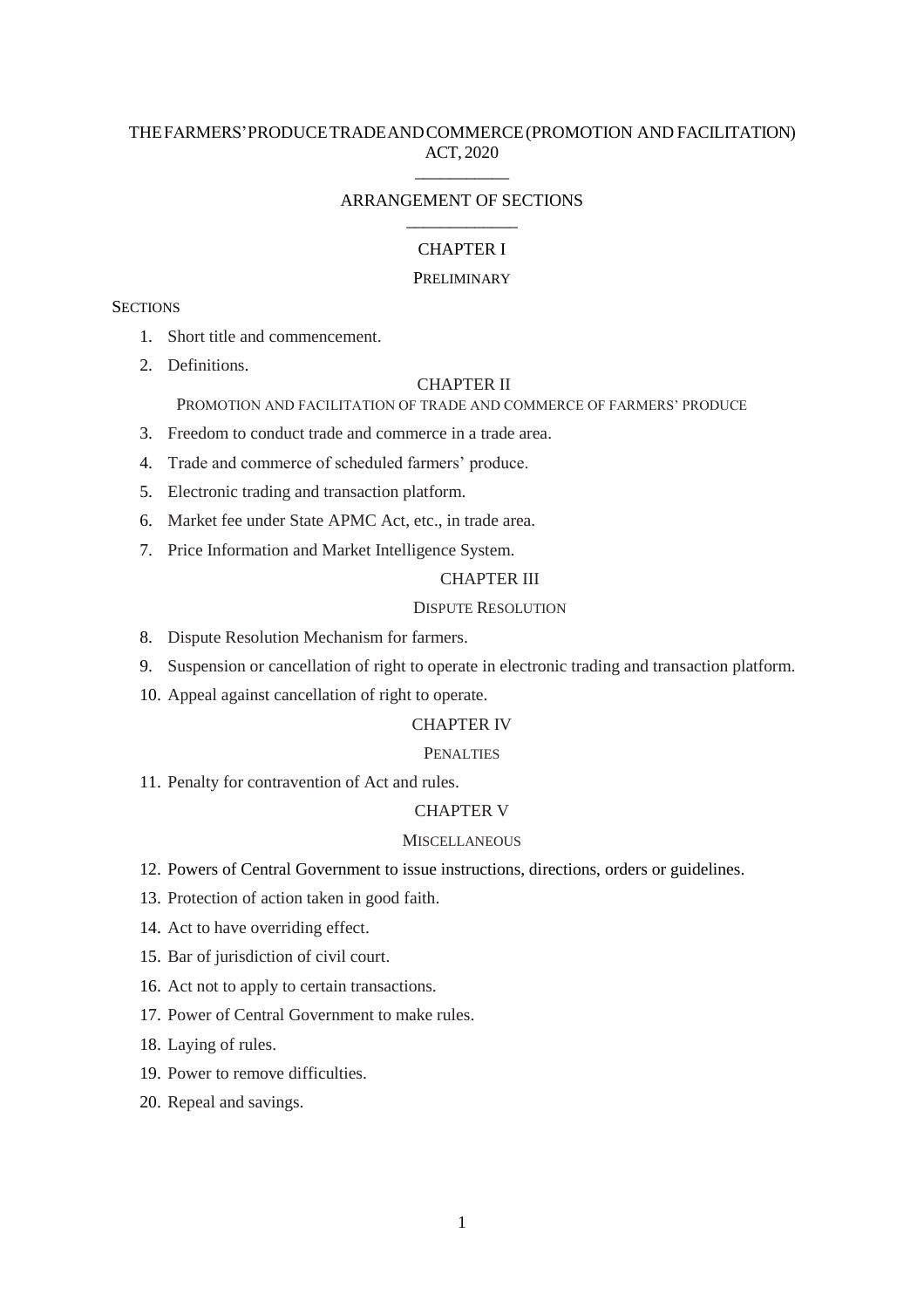### THEFARMERS'PRODUCETRADEANDCOMMERCE(PROMOTION AND FACILITATION) ACT, 2020

### ACT NO. 21 OF 2020

# [24*th September,* 2020.]

An Act to provide for the creation of an ecosystem where the farmers and traders enjoy the freedom of choice relating to sale and purchase of farmers' produce which facilitates remunerative prices through competitive alternative trading channels; to promote efficient, transparent and barrierfree inter-State and intra-State trade and commerce of farmers' produce outside the physical premises of markets or deemed markets notified under various State agricultural produce market legislations; to provide a facilitative framework for electronic trading and for matters connected therewith or incidental thereto.

BE it enacted by Parliament in the Seventy-first Year of the Republic of India as follows:—

# CHAPTER I

#### PRELIMINARY

**1. Short title and commencement.—**(*1*) This Act may be called the Farmers' Produce Trade and commerce (Promotion and Facilitation) Act, 2020.

(*2*) It shall be deemed to have come into force on the 5th day of June, 2020.

**2. Definitions.—**In this Act, unless the context otherwise requires,––

(*a*) "electronic trading and transaction platform" means a platform set up to facilitate direct and online buying and selling for conduct of trade and commerce of farmers' produce through a network of electronic devices and internet applications, where each such transaction results in physical delivery of farmers' produce;

 $(b)$  "farmer" means an individual engaged in the production of farmers' produce by self or by hired labour or otherwise, and includes the farmer producer organisation;

 $(c)$  "farmers' produce" means,—

(*i*) foodstuffs including cereals like wheat, rice or other coarse grains, pulses, edible oilseeds, oils, vegetables, fruits, nuts, spices, sugarcane and products of poultry, piggery, goatery, fishery and dairy intended for human consumption in its natural or processed form;

(*ii*) cattle fodder including oilcakes and other concentrates; and

(*iii*) raw cotton whether ginned or unginned, cotton seeds and raw jute;

(*d*) "farmer producer organisation" means an association or group of farmers, by whatever name called,––

(*i*) registered under any law for the time being in force; or

(*ii*) promoted under a scheme or programme sponsored by the Central or the State Government;

(*e*) "inter-State trade" means the act of buying or selling of farmers' produce, wherein a trader of one State buys the farmers' produce from the farmer or a trader of another State and such farmers' produce is transported to a State other than the State in which the trader purchased such farmers' produce or where such farmers' produce originated;

(*f*) "intra-State trade" means the act of buying or selling of farmers' produce, wherein a trader of one State buys the farmers' produce from a farmer or a trader of the same State in which the trader purchased such farmers' produce or where such farmers' produce originated;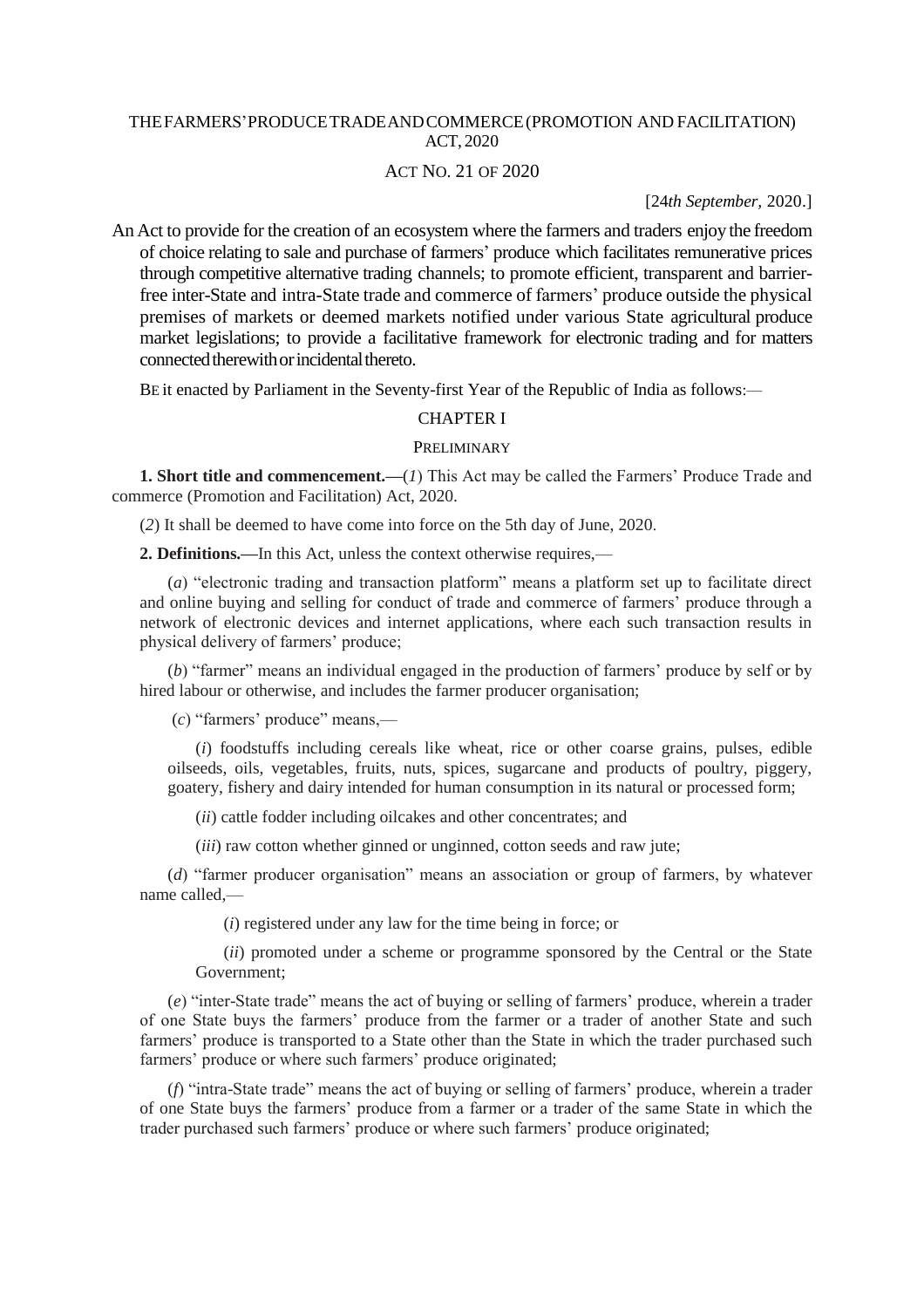$(g)$  "notification" means a notification published by the Central Government or the State Governments in the Official Gazette and the expressions "notify" and "notified" shall be construed accordingly;

 $(h)$  "person" includes—

(*a*) an individual;

(*b*) a partnership firm;

(*c*) a company;

(*d*) a limited liability partnership;

(*e*) a co-operative society;

(*f*) a society; or

(*g*) any association or body of persons duly incorporated or recognised as a group under any ongoing programmes of the Central Government or the State Government;

 $(i)$  "prescribed" means prescribed by the rules made by the Central Government under this Act;

 $(j)$  "scheduled farmers' produce" means the agricultural produce specified under any State APMC Act for regulation;

 $(k)$  "State" includes the Union territory;

(*l*) "State APMC Act" means any State legislation or Union territory legislation in force in India, by whatever name called, which regulates markets for agricultural produce in that State;

(*m*) "trade area" means any area or location, place of production, collection and aggregation including––

(*a*) farm gates;

(*b*) factory premises;

(*c*) warehouses;

(*d*) silos;

(*e*) cold storages; or

(*f*) any other structures or places,

from where trade of farmers' produce may be undertaken in the territory of India but does not include the premises, enclosures and structures constituting––

(*i*) physical boundaries of principal market yards, sub-market yards and market sub-yards managed and run by the market committees formed under each State APMC Act in force in India; and

(*ii*) private market yards, private market sub-yards, direct marketing collection centres, and private farmer-consumer market yards managed by persons holding licenses or any warehouses, silos, cold storages or other structures notified as markets or deemed markets under each State APMC Act in force in India;

(*n*) "trader" means a person who buys farmers' produce by way of inter-State trade or intra-State trade or a combination thereof, either for self or on behalf of one or more persons for the purpose of wholesale trade, retail, end-use, value addition, processing, manufacturing, export, consumption or for such other purpose.

### CHAPTER II

PROMOTION AND FACILITATION OF TRADE AND COMMERCE OF FARMERS' PRODUCE

**3. Freedom to conduct trade and commerce in a trade area.—**Subject to the provisions of this Act, any farmer or trader or electronic trading and transaction platform shall have the freedom to carry on the inter-State or intra-State trade and commerce in farmers' produce in a trade area.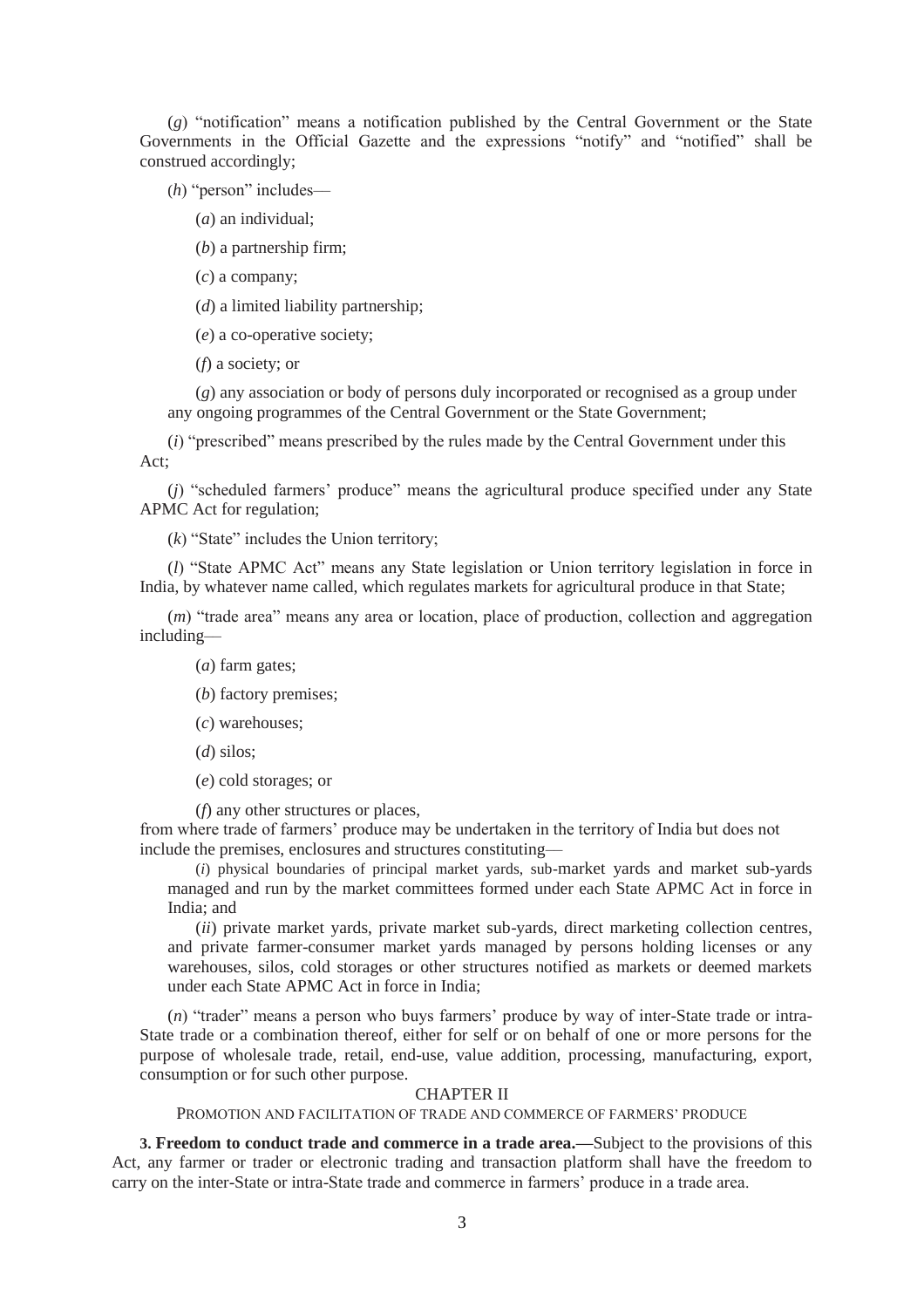**4. Trade and commerce of scheduled farmers' produce.—**(*1*) Any trader may engage in the inter-State trade or intra-State trade of scheduled farmers' produce with a farmer or another trader in a trade area:

Provided that no trader, except the farmer producer organisations or agricultural co-operative society, shall trade in any scheduled farmers' produce unless such a trader has a permanent account number allotted under the Income-tax Act, 1961 (43 of 1961) or such other document as may be notified by the Central Government.

(*2*) The Central Government may, if it is of the opinion that it is necessary and expedient in the public interest so to do, prescribe a system for electronic registration for a trader, modalities of trade transaction and mode of payment of the scheduled farmers' produce in a trade area.

(*3*) Every trader who transacts with farmers shall make payment for the traded scheduled farmers' produce on the same day or within the maximum three working days if procedurally so required subject to the condition that the receipt of delivery mentioning the due payment amount shall be given to the farmer on the same day:

Provided that the Central Government may prescribe a different procedure of payment by farmer produce organisation or agriculture co-operative society, by whatever name called, linked with the receipt of payment from the buyers.

**5. Electronic trading and transaction platform.—(1)** Any person (other than individual), having a permanent account number allotted under the Income-tax Act, 1961 (43 of 1961) or such other document as may be notified by the Central Government or any farmer producer organisation or agricultural co-operative society may establish and operate an electronic trading and transaction platform for facilitating inter-State or intra-State trade and commerce of scheduled farmers' produce in a trade area:

Provided that the person establishing and operating an electronic trading and transaction platform shall prepare and implement the guidelines for fair trade practices such as mode of trading, fees, technical parameters including inter-operability with other platforms, logistics arrangments, quality assessment, timely payment, dissemination of guidelines in local language of the place of operation of the platform and such other matters.

(*2*) If the central Government is of the opinion that it is necessary and expedient in public interest so to do, it may, for electronic trading platforms, by rules—

(*a*) specify the procedure, norms, manner of registration; an

(*b*) specify the code of conduct, technical parameters including inter-operability with other platform and modalities of trade transaction including logistics arrangements and quality assessment of scheduled farmers' produce and mode of payment,

For facilitating fair inter-State and intra-State trade and commerce of scheduled farmers' produce in a trade area.

**6. Market fee under State APMC Act, etc., in trade area.—**No market fee or cess or levy, by whatever name called, under any State APMC Act or any other State law, shall be levied on any farmer or trader or electronic trading and transaction platform for trade and commerce in scheduled farmers' produce in a trade area.

**7. Price Information and Market Intelligence System.—**(*1*) The Central Government may, through any Central Government Organisation, develop a Price Information and Market Intelligence System for farmers' produce and a framework for dissemination of information relating thereto.

(*2*) The Central Government may require any person owning and operating an electronic trading and transaction platform to provide information regarding such transactions as may be prescribed.

*Explanation.*—For the purposes of this section, the expression "Central Government" Organisation" includes any subordinate or attached office, Government owned or promoted company or society.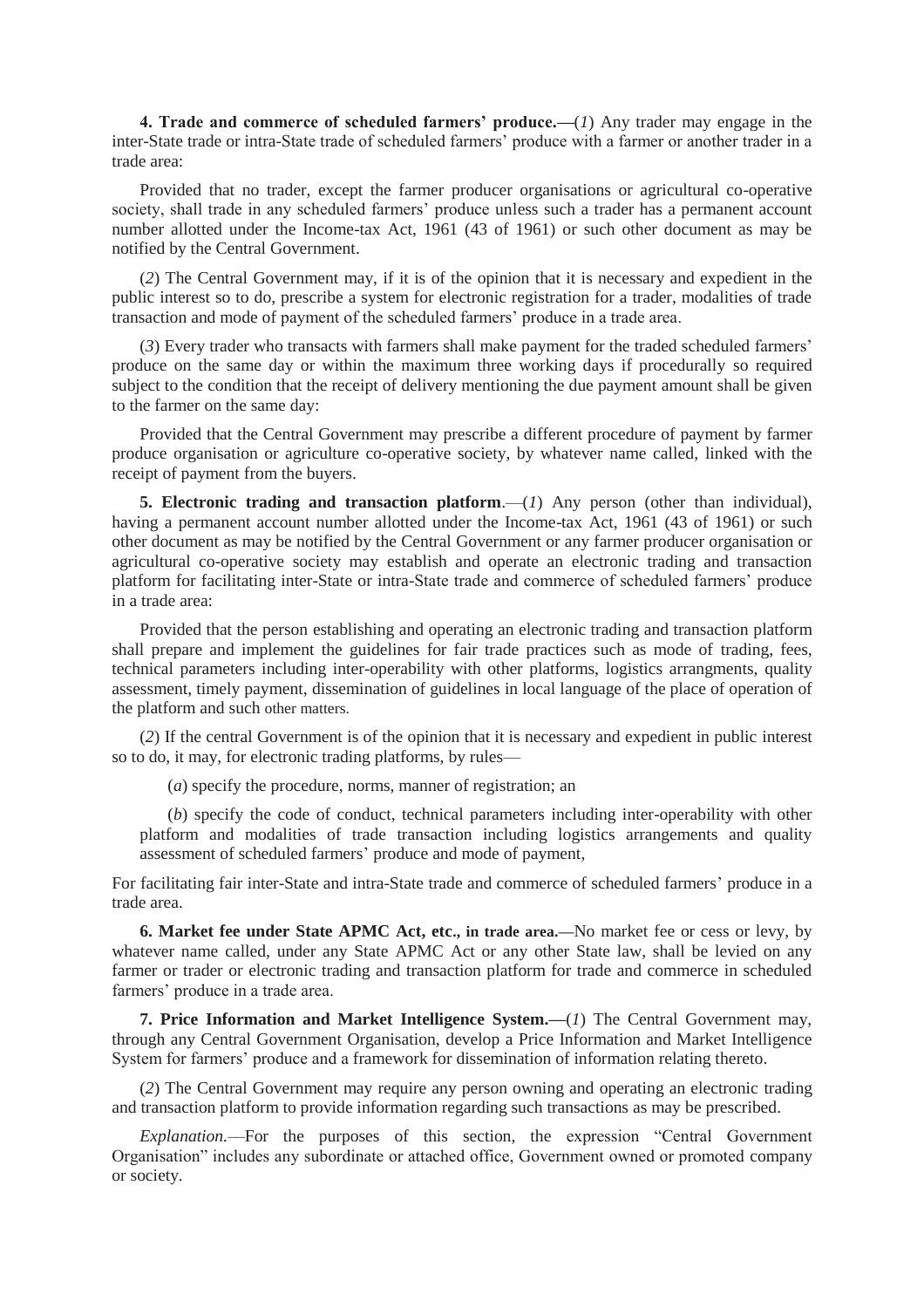#### CHAPTER III

#### DISPUTE RESOLUTION

**8. Dispute Resolution Mechanism for farmers.—**(*1*) In case of any dispute arising out of a transaction between the farmer and a trader under section 4, the parties may seek a mutually acceptable solution through conciliation by filing an application to the Sub-Divisional Magistrate who shall refer such dispute to a Conciliation Board to be appointed by him for facilitating the binding settlement of the dispute.

(*2*) Every Board of Conciliation appointed by the Sub-Divisional Magistrate under sub-section (*1*), shall consist of a chairperson and such members not less than two and not more than four, as the Sub-Divisional Magistrate may deem fit.

(*3*) The chairperson shall be an officer serving under the supervision and control of the Sub-Divisional Magistrate and the other members shall be persons appointed in equal numbers to represent the parties to the dispute and any person appointed to represent a party shall be appointed on the recommendation of that party:

Provided that, if any party fails to make such recommendation within seven days, the Sub-Divisional Magistrate shall appoint such persons as he thinks fit to represent that party.

(*4*) Where, in respect of any dispute, a settlement is arrived at during the course of conciliation proceedings, a memorandum of settlement shall be drawn accordingly and signed by the parties to such dispute which shall be binding upon the parties.

(*5*) If the parties to the transaction under sub-section (*1*) are unable to resolve the dispute within thirty days in the manner set out under this section, they may approach the Sub-Divisional Magistrate concerned who shall be the "Sub-Divisional Authority" for settlement of such dispute.

(*6*) The Sub-Divisional Authority on its own motion or on a petition or on the reference from any Government agency take cognizance of any contravention of the provisions of section 4 or rules made thereunder and take action under sub-section (*7*).

(*7*) The Sub-Divisional Authority shall decide the dispute or contravention under this section in a summary manner within thirty days from the date of its filing and after giving the parties an opportunity of being heard, he may––

(*a*) pass an order for the recovery of the amount under dispute; or

(*b*) impose a penalty as stipulated in sub-section (*1*) of section 11; or

(*c*) pass an order for restraining the trader in dispute from undertaking any trade and commerce of scheduled farmers' produce, directly or indirectly under this Act for such period as it may deem fit.

(*8*) Any party aggrieved by the order of the Sub-Divisional Authority may prefer an appeal before the Appellate Authority (Collector or Additional Collector nominated by the Collector) within thirty days of such order who shall dispose of the appeal within thirty days from the date of filing of such appeal.

(*9*) Every order of the Sub-Divisional Authority or Appellate Authority under this section shall have force of the decree of a civil court and shall be enforceable as such, and decretal amount shall be recovered as arrears of land revenue.

(*10*) The manner and procedure for filing a petition or an application before the Sub-Divisional Authority and appeal before the appellate authority shall be such as may be prescribed.

**9. Suspension or cancellation of right to operate in electronic trading and transaction platform.**–(*1*) The Agriculture Marketing Adviser, Directorate of Marketing and Inspection, Government of India or an officer of the State Government to whom such powers are delegated by the Central Government in consultation with the respective State Government may, on its own motion or on a petition or on the reference from any Government Agency, take cognizance of any breach of the procedures, norms, manner of registration and code of conduct or any breach of the guidelines for fair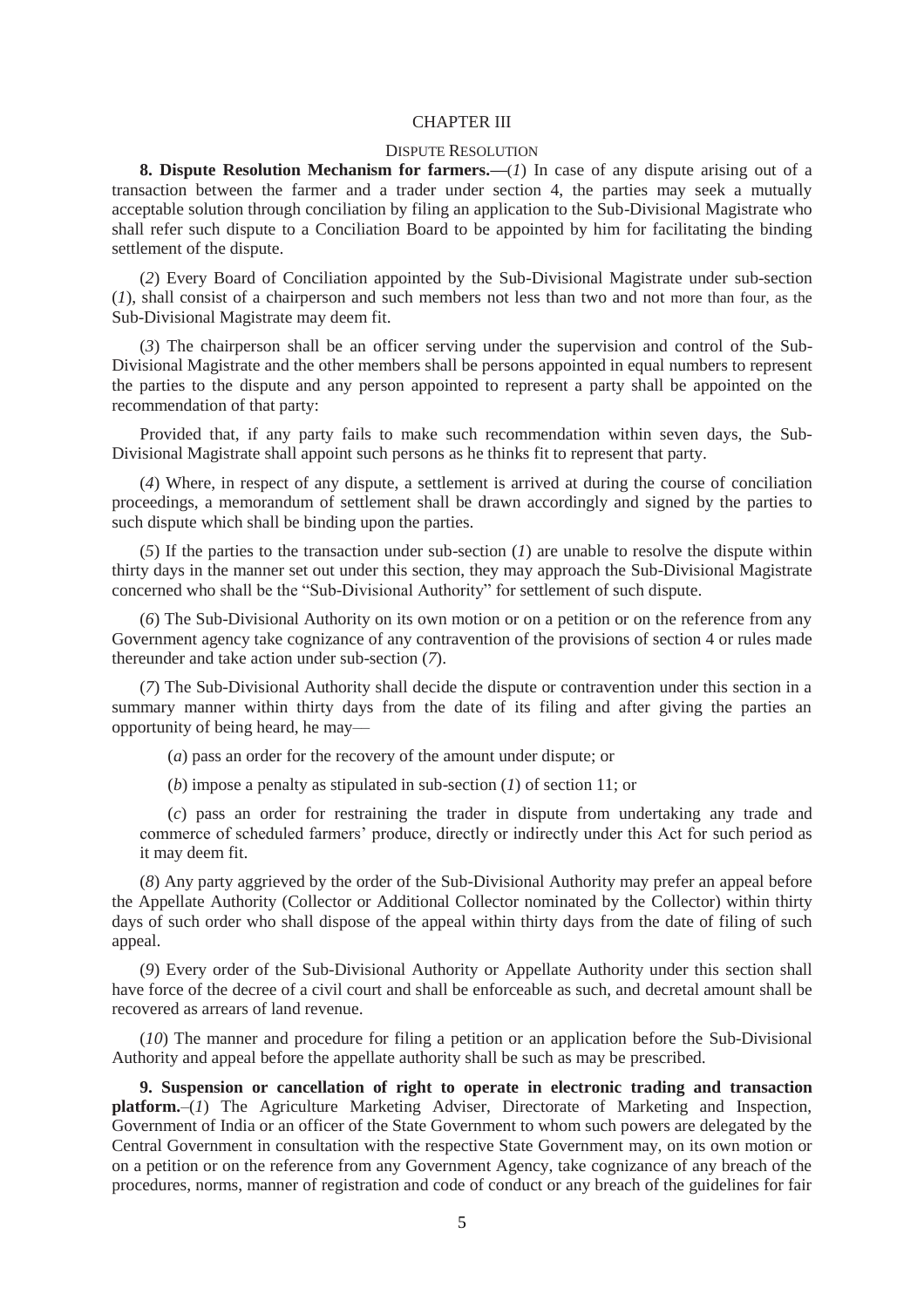trade practices by the electronic trading and transaction platform established under section 5 or contravenes the provisions of section 7 and, by an order within sixty days from the date of receipt and for the reasons to be recorded, he may—

(*a*) pass an order for the recovery of the amount payable to the farmers and traders;

(*b*) impose a penalty as stipulated in sub-section (*2*) of section 11; or

(*c*) suspend for such period as he deems fit or cancel the right to operate as an electronic trading and transaction platform:

Provided that no order for recovery of amount, imposition of penalty or suspension or cancellation of the right to operate shall be passed without giving the operator of such electronic trading and transaction platform an opportunity of being heard.

(*2*) Every order made under sub-section (*1*) shall have force of the decree of a civil court and shall be enforceable as such and the decretal amount shall be recovered as arrears of land revenue.

**10. Appeal against cancellation of right to operate.—**(*1*) Any person aggrieved by an order under section 9 may, prefer an appeal within sixty days from the date of such order, to an officer not below the rank of Joint Secretary to the Government of India to be nominated by the Central Government for this purpose:

Provided that an appeal may be admitted even after the expiry of the said period of sixty days, but not beyond a total period of ninety days, if the appellant satisfies the appellate authority, that he had sufficient cause for not preferring the appeal within the said period.

(*2*) Every appeal made under this section shall be made in such form and manner, and shall be accompanied by a copy of the order appealed against and by such fees as may be prescribed.

(*3*) The procedure for disposing of an appeal shall be such as may be prescribed.

(*4*) An appeal filed under this section shall be heard and disposed of within a period of ninety days from the date of its filing:

Provided that before disposing of an appeal, the appellant shall be given an opportunity of being heard.

# CHAPTER IV

#### **PENALTIES**

**11. Penalty for contravention of Act and rules.—**(*1*) Whoever contravenes the provisions of section 4 or the rules made thereunder shall be liable to pay a penalty which shall not be less than twenty-five thousand rupees but which may extend up to five lakh rupees, and where the contravention is a continuing one, further penalty not exceeding five thousand rupees for each day after the first day during which the contravention continues.

(*2*) If any person, who owns, controls or operates an electronic trading and transaction platform, contravenes the provisions of sections 5 and 7 or the rules made thereunder shall be liable to pay a penalty which shall not be less than fifty thousand rupees but which may extend up to ten lakh rupees, and where the contravention is a continuing one, further penalty not exceeding ten thousand rupees for each day after the first day during which the contravention continues.

#### CHAPTER V

#### MISCELL ANEOUS

**12. Powers of Central Government to issue instructions, directions, orders or guidelines.—** The Central Government may, for carrying out the provisions of this Act, give such instructions, directions, orders or issue guidelines as it may deem necessary to any authority or officer subordinate to the Central Government, any State Government or any authority or officer subordinate to a State Government, an electronic trading and transaction platform or to any person or persons owning or operating an electronic trading and transaction platform, or a trader or class of traders.

**13. Protection of action taken in good faith.—**No suit, prosecution or other legal proceedings shall lie against the Central Government or the State Government, or any officer of the Central